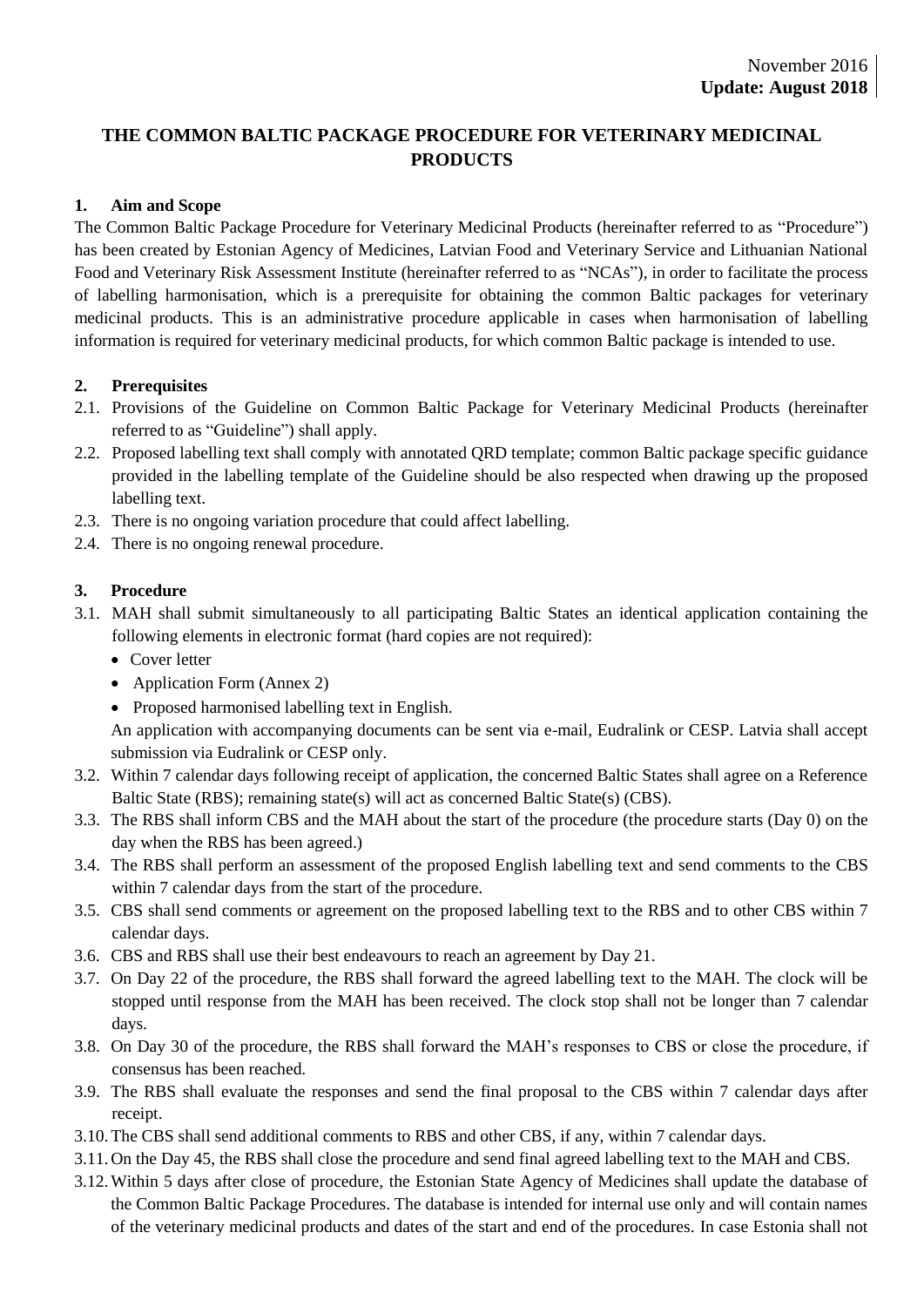be involved in the procedure, RBS shall contact the Estonian State Agency of Medicines and ask for relevant updates.

- 3.13.Within 15 calendar days after close of procedure, MAH shall submit national translation of labelling text to RBS and CBS.
- 3.14.Before launching the veterinary medicinal product, MAH shall submit mock-ups to RBS and CBS.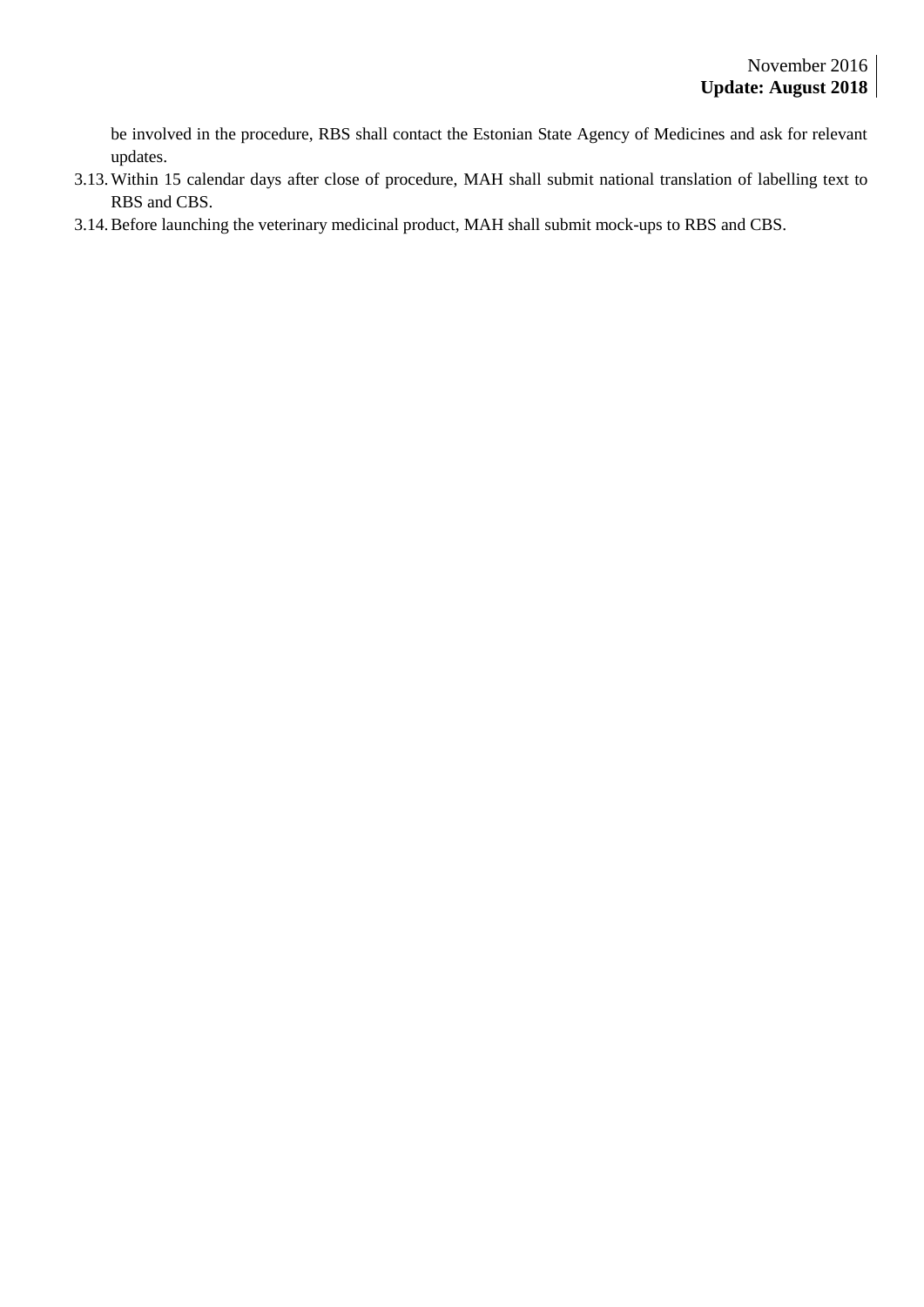Annex 1

# **FLOW-CHART OF THE COMMON BALTIC PACKAGE PROCEDURE FOR VETERINARY MEDICINAL PRODUCTS**

| Pre-procedure       | MAH submits application to all participating Baltic States.                                     |  |
|---------------------|-------------------------------------------------------------------------------------------------|--|
|                     | The participating Baltic States agree on a Reference Baltic State (RBS) within 7 calendar days. |  |
| Day $0$             | RBS starts the procedure.                                                                       |  |
| Until Day 7         | RBS sends comments on the proposed labelling text to CBS.                                       |  |
| Until Day 14        | CBS send their comments to RBS and other CBS.                                                   |  |
| Until Day 21*       | Consultations between RBS and CBS.                                                              |  |
| Day 22              | RBS sends consolidated comments to MAH and stops the procedure.                                 |  |
|                     | If there are no comments, RBS closes the procedure and provides final labelling text to MAH.    |  |
| Clock stop period   | MAH sends responses / acceptance to RBS within 7 calendar days.                                 |  |
| Day 23              | The RBS restarts the procedure.                                                                 |  |
|                     | If MAH accepts changes proposed by RBS and CBS, RBS closes the procedure.                       |  |
| Until Day 30        | RBS forwards the MAHs responses to CBS.                                                         |  |
| Until Day 44*       | The RBS and CBS send their final comments to each other and agree on the final labelling text.  |  |
| Until Day 45        | RBS closes the procedure and sends final English labelling text to MAH and CBS.                 |  |
| Within 5 days after | The Estonian State Agency of Medicines updates the database of completed procedures.            |  |
| close of procedure  |                                                                                                 |  |
| Within 15 days      | MAH submits national translations of labelling text to RBS and CBS.                             |  |
| after close of      |                                                                                                 |  |
| procedure           |                                                                                                 |  |
| Before launching    | MAH submits mock-ups to RBS and CBS.                                                            |  |
| * if needed         |                                                                                                 |  |